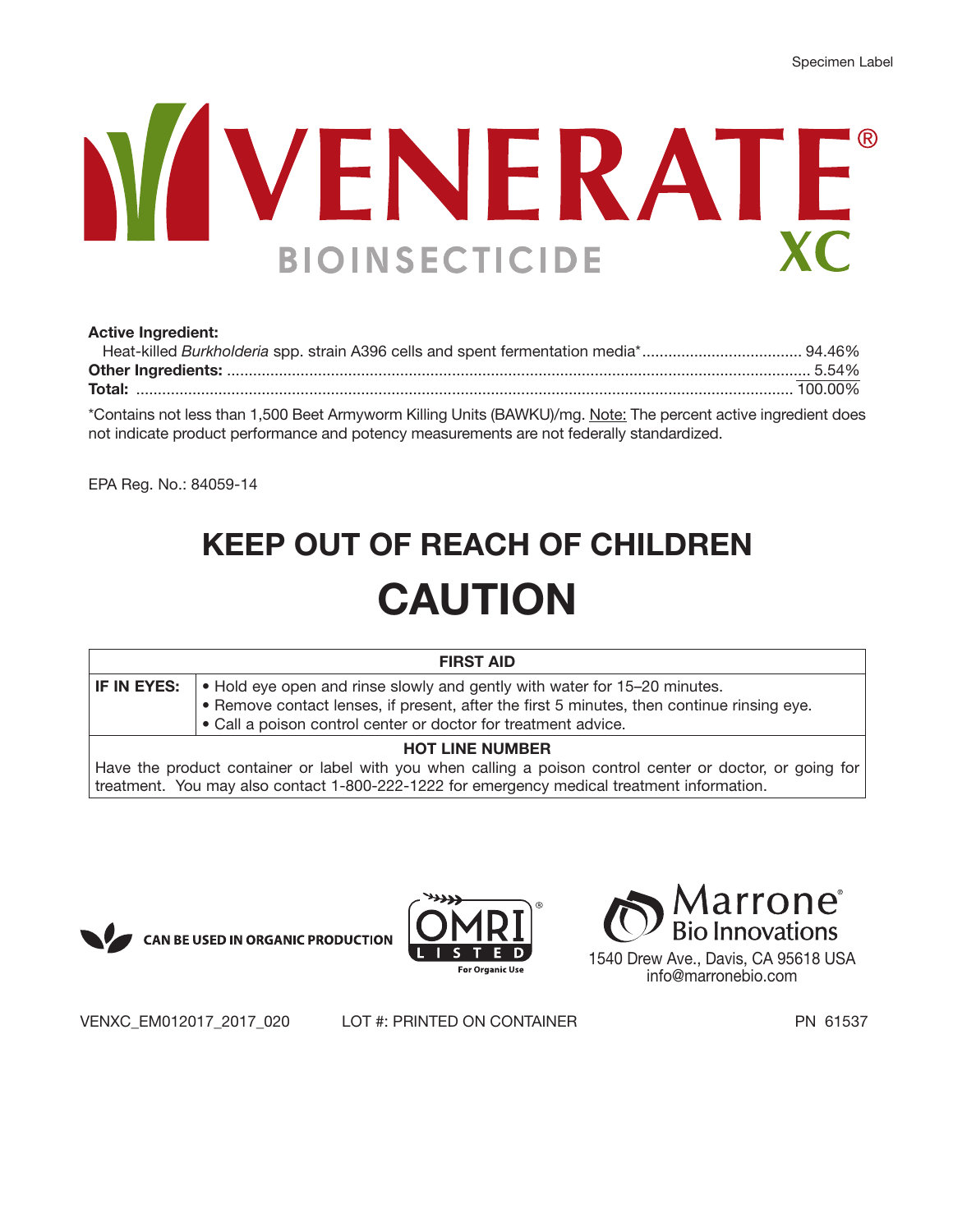#### **PRECAUTIONARY STATEMENTS HAZARDS TO HUMANS AND DOMESTIC ANIMALS**

CAUTION: Causes moderate eye irritation. Avoid contact with eyes or clothing. Wear goggles or safety glasses. Wash thoroughly with soap and water after handling and before eating, drinking, chewing gum, using tobacco or using the toilet. Remove and wash contaminated clothing before reuse.

#### **PERSONAL PROTECTIVE EQUIPMENT (PPE)**

Applicators and other handlers must wear: long-sleeved shirt and long pants, waterproof gloves, shoes plus socks and protective eye wear. Mixers/loaders and applicators must wear NIOSH-approved<br>particulate respirator with washables, use detergent and hot water. Keep and wash PPE separately from other laundry.

ENGINEERING CONTROLS: When handlers use closed systems, enclosed cabs or aircraft in a manner that meets the requirements listed in the Worker Protection Standard (WPS) for agricultural pesticides [40 CFR 170.240(d)(4-6)], the handler PPE requirements may be reduced or modified as specified in the WPS.

IMPORTANT: When reduced PPE is worn because a closed system is being used, handlers must be provided all PPE specified above for "applicators and other handlers" and have such PPE immediately available for use in an emergency, such as a spill or equipment breakdown.

#### **USER SAFETY RECOMMENDATIONS**

Users should remove clothing/PPE immediately if pesticide gets inside. Then wash thoroughly and put on clean clothing. Users should remove PPE immediately after handing this product. Wash the outside of gloves before removing. As soon as possible, wash thoroughly and change into clean clothing.

#### **ENVIRONMENTAL HAZARDS**

For terrestrial uses: Do not apply directly to water, or to areas where surface water is present, or to intertidal areas below the mean high water mark. Do not contaminate water when disposing of equipment washwater or rinsate. See the Directions for Use section of this label for application instructions that minimize risk to bees and other beneficial insects, *including those used in Integrated Pest Management (IPM) programs or organic agriculture.*

#### **DIRECTIONS FOR USE**

It is a violation of Federal law to use this product in a manner inconsistent with its labeling. For any requirements specific to your State or Tribe, consult the State or Tribal agency responsible for pesticide regulation. Do not apply this product in a way that will contact workers or other persons, either directly or through drift. Only protected handlers may be in the area during application. • In New York State, aerial application is prohibited.

• In New York State, application is prohibited within 100 feet of any surface water.

#### **AGRICULTURAL USE REQUIREMENTS**

Use this product only in accordance with its labeling and with the Worker Protection Standard, 40 CFR Part 170. This Standard contains requirements for the protection of agricultural workers on farms, forests, nurseries, and greenhouses, and handlers of agricultural pesticides. It contains requirements for training, decontamination, notification, and emergency assistance. It also contains specific instructions and exceptions pertaining to the statements on this label about personal protective equipment (PPE), and restricted-entry interval. The requirements in this box only apply to uses of this product that are covered by the Worker Protection Standard.

Do not enter or allow worker entry into treated areas during the restricted-entry interval (REI) of 4 hours.

PPE required for early entry to treated areas (that is permitted under the Worker Protection Standard and that involves contact with anything that has been treated, such as plants, soil or water), is: • Protective eyewear

• Coveralls

• Chemical resistant gloves (made from any waterproof material)

• Shoes plus socks

EXCEPTION: If the product is soil incorporated or soil injected, the Worker Protection Standard, under certain circumstances, allows workers to enter the treated area if there will be no contact with anything that has been treated.

#### **PRODUCT INFORMATION**

VENERATE® XC is a biological insecticide containing killed cells of *Burkholderia* spp. strain A396 and spent fermentation media for use on agricultural crops against the pests listed in the Directions for Use section. VENERATE® XC controls insect pests by enzymatic degradation of exoskeletal structures and interference with the molting process leading to mortality through contact and/or ingestion.<br>VENERATE® XC controls or infesting labeled crops and plants. For insect control, the concentrate of VENERATE® XC must be mixed with water and applied as a foliar spray with ground or aerial equipment equipped for conventional insecticide spraying.

VENERATE® XC can be used in either the field or greenhouse for the control of any labeled pest.

#### **GENERAL USE INSTRUCTIONS – FOR INSECT CONTROL**

VENERATE® XC is an insecticide for use against listed insects. Close scouting and early attention to infestations is highly recommended. Proper timing of application targeting newly hatched larvae, nymphs or immature pests is important for optimal results.

Thorough coverage of infested plant parts is necessary for effective control. For some crops, directed drop nozzles by ground machine are required.

Under heavy pest populations, use the higher label rates, shorten the spray interval, increase the spray volume to improve coverage, and/or apply in tank mixture with another product that has activity on the target pest.

Repeat applications at an interval sufficient to maintain control, usually 3-10 days depending upon plant growth rate, insect and mite activity, and other factors. If attempting to control an insect population with a single application, make the treatment when egg hatch is essentially complete but before economic damage occurs.

The use of adjuvants with VENERATE® XC is not recommended, except to improve control of insect pests in situations where achieving uniform plant coverage is difficult such as closed crop canopy, dense foliage and penetration into waxy leaf surfaces.

#### Bees and beneficial insects:

- To minimize potential exposure to bees and other pollinating insects, do not apply while bees are foraging.

- Do not allow product to drift to blooming crops or weeds if bees are foraging. - Minimize spray drift away from the target area to reduce effects to other non-target insects.

**VENERATE® XC** has been evaluated for toxicity to non-target insects in a variety of bioassays and on a variety of crops under various normal growing conditions. However, testing all beneficial insects, in all situations, mixtures and combinations, is not feasible. Prior to treating entire crop where the release of beneficial insects serve as part of an Integrated Pest Management (IPM) program, consult with an extension specialist, a pest control advisor (PCA) or with the product manufacturer.

**VENERATE® XC** has been evaluated for phytotoxicity on a variety of crops under various normal growing conditions. However, testing all crop varieties, in all mixtures and combinations, is not feasible. Prior to treating entire crop, test a small portion of the crop for sensitivity.

#### **GROUND AND AERIAL APPLICATION**

Apply VENERATE® XC in ground and aerial equipment with quantities of water sufficient to provide thorough coverage of infested plant parts. Attention should be given to sprayer speed and calibration, wind speed, and foliar canopy to ensure adequate spray coverage.

#### **Mixing directions**

Important – Fill tank ½ to ¾ of desired amount of water. Start the mechanical or hydraulic agitation to provide moderate circulation before adding VENERATE® XC. Add the desired volume of VENERATE® XC to the mix tank and the remaining volume of water and continue circulation. Maintain circulation while loading and spraying. Do not mix more VENERATE® XC than can be used in 24 hours. Use a strainer no finer than 50 mesh in conventional spray systems.

#### **Tank mixing**

Do not combine VENERATE® XC in the spray tank with other pesticides, surfactants, adjuvants, or fertilizers if there has been no previous experience or use of the combination to show it is physically compatible, effective, or non-injurious under your use conditions.

To ensure compatibility of tank mix combinations they must be evaluated prior to use. To determine the physical compatibility of this product with other products use a jar test. Using a quart jar, add the proportionate amounts of the products to one quart of water with agitation. Add dry formulations first, then flowables second, then emulsifiable concentrates last. After thoroughly mixing, let this mixture stand for 5 minutes. If the combination remains mixed or can readily be remixed, it is physically compatible. Once compatibility has been proven, use the same procedure for adding required ingredients to the spray tank.

#### **Row Crop Application**

Use calibrated power-operated ground equipment capable of providing uniform coverage of the target crop. Orient the boom and nozzles to obtain uniform crop coverage. A minimum of 10 gallons per acre by ground or 5 gallons by aerial application should be utilized, increasing volume with crop size and/or pest pressure. Use hollow cone, disc core/hollow cone or twin iet flat fan nozzles suitable for insecticide spraying. Under certain conditions, drop nozzles may be required to obtain complete coverage of plant surfaces. Follow manufacturer's recommendations for ideal nozzle spacing and spray pressure and minimize boom height to optimize uniformity of coverage and maximize deposition to reduce drift.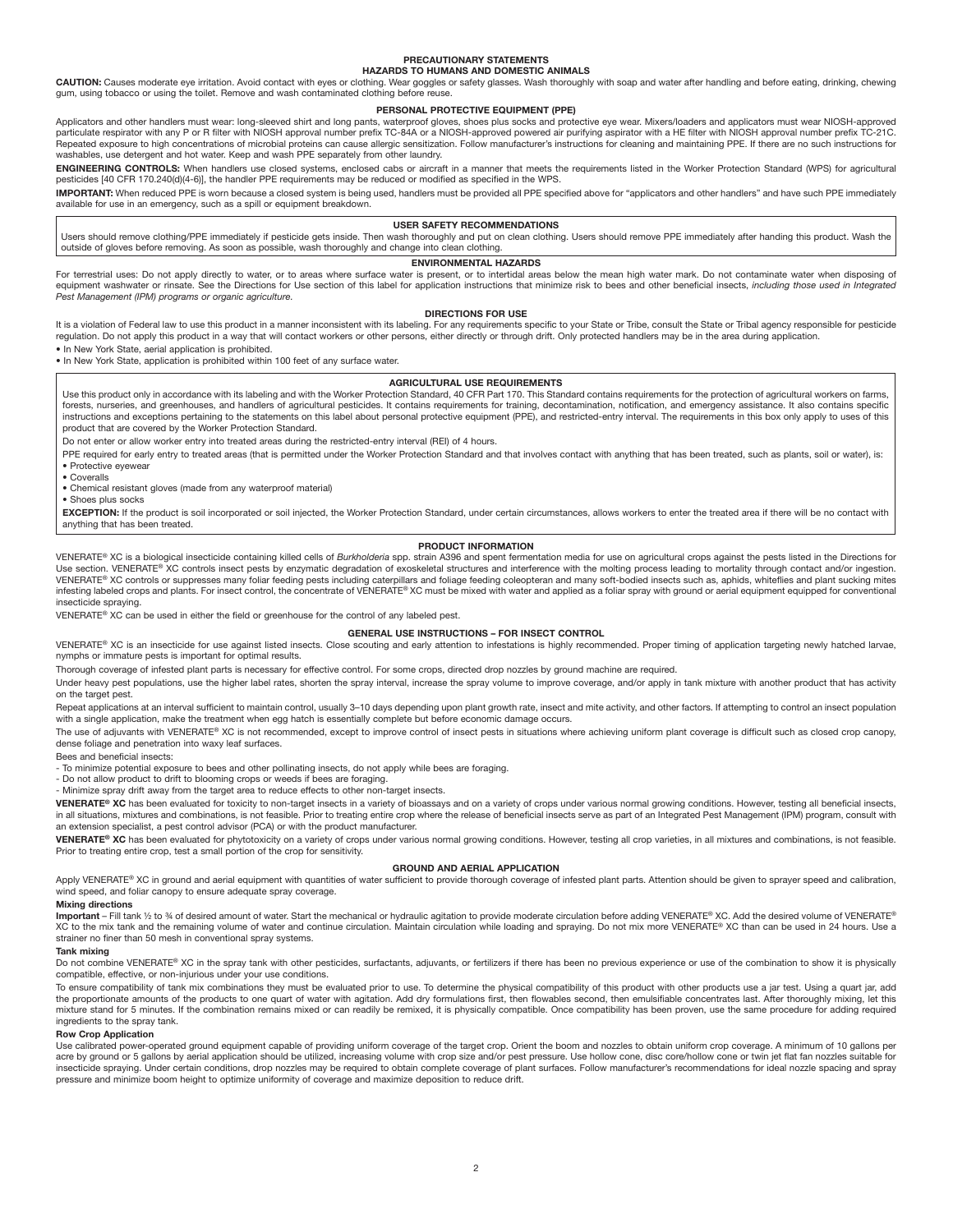#### **Orchard Spraying**

- Dilute spray application: This application method is based on the premise that all plant parts are thoroughly wetted, to the point of runoff, with spray solution. To determine the number of gallons of dilute spray per acre, contact your extension specialist, state agricultural experiment station, or certified pest control advisor for assistance.
- Concentrate spray application: This application method is based on the premise that all plant parts are uniformly covered with spray solution but not to the point of runoff as with a dilute spray. Instead, a lower spray volume is used to deliver the same application rate of product per acre as is used for the dilute spray.

Do not spray when wind speed favors drift beyond the area intended for use.

Avoiding spray drift is the responsibility of the applicator.

#### **AERIAL APPLICATION AND DRIFT REDUCTION ADVISORY INFORMATION**

General: Apply in a spray volume of 5 or more gallons per acre on row crops and 10 or more gallons per acre on tree or orchard crops. Insect control by aerial application may be less than control by ground application because of reduced coverage.

Spray drift: Avoiding spray drift at the application site is the responsibility of the applicator. The interaction of many equipment and weather related factors determine the potential for spray drift. The applicator and the grower are responsible for considering all these factors when making decisions. Where states have more stringent regulations, they should be observed. Note: This section is advisory in nature and does not supersede the mandatory label requirements.

**Information on droplet size:** The most effective way to reduce drift potential is to apply large droplets. The best drift management strategy is to apply the largest droplets that will provide sufficient coverage and control. Applying larger droplets reduces drift potential, but will not prevent drift if applications are made improperly, or under unfavorable environmental conditions (see Wind, Temperature and Humidity, and Temperature Inversions).

Controlling droplet size: Use high flow rate nozzles to apply the highest practical spray volume. Nozzles with higher rated flows produce larger droplets. Pressure - Do not exceed the nozzle manufacturer's recommended pressures. For many nozzle types lower pressure produces larger droplets. When high flow rates are needed, use higher flow rate nozzles instead of increasing pressure. Number of nozzles - Use the minimum number of nozzles that provide uniform coverage. Nozzle Orientation - Orienting nozzles so that the spray is released parallel to the airstream produces larger droplets than other orientations and is the recommended practice. Significant deflection from horizontal will reduce droplet size and increase drift potential. Nozzle Type – Use a nozzle type that is designed for the intended application. With most nozzle types, narrower spray angles produce larger droplets. Use low-drift nozzles, such as solid stream nozzles that are oriented straight back to produce the largest droplets and the lowest drift.

Boom width: For aerial applications, the boom width must not exceed 75% of the wingspan or 90% of the rotary blade. Use upwind swath displacement and apply only when wind speed is 3-10 mph as measured by an anemometer. Use medium or coarser spray according to ASAE 572 definition for standard nozzles or VMD for spinning atomizer nozzles. If application includes a no-spray zone, do not release spray at a height greater than 10 feet above the ground or crop canopy.

Application height: Do not make application at a height greater than 10 feet above the top of the largest plants unless a greater height is required for aircraft safety. Making applications at the lowest height that is safe reduces exposure to droplets to evaporation and wind.

Swath adjustment: When applications are made with a crosswind, the swath will be displaced downward. Therefore, on the up and downwind edges of the field, the applicator must compensate for this displacement by adjusting the path of the aircraft upwind. Swath adjustment distance should increase, with increasing drift potential (higher wind, smaller drops, etc.).

Wind: Drift potential is lowest between wind speeds of 2-10 mph. However, many factors, including droplet size and equipment type determine drift potential at any given speed. Application should be avoided below 2 mph due to variable wind direction and high inversion potential. NOTE: Local terrain can influence wind patterns. Every applicator should be familiar with local wind patterns and how they affect spray drift.

Temperature and humidity: When making applications in low relative humidity, set up equipment to produce larger droplets to compensate for evaporation. Droplet evaporation is most severe when conditions are both hot and dry.

**Temperature inversions:** Do not apply during a temperature inversion because drift potential is high. Temperature inversions restrict vertical air mixing, which causes small, suspended droplets to remain in a concentrated cloud. This cloud can move in unpredictable directions due to the light variable winds common during inversions. Temperature inversions are characterized by increasing temperatures with altitude and are common on nights with limited cloud cover and light to no wind. They begin to form as the sun sets and often continue into the morning. Their presence can be indicated by ground fog; however, if fog is not present, inversions can also be identified by the movement of smoke from a ground source or an aircraft smoke generator. Smoke that layers and moves laterally in a concentrated cloud (under low wind conditions) indicates an inversion, while smoke that moves upward and rapidly dissipates indicates good vertical air mixing.

Sensitive areas: The pesticide should only be applied when the potential for drift to adjacent sensitive areas (e.g. residential areas, bodies of water, known habitat for threatened or endangered species, non-target crops) is minimal (e.g. when wind is blowing away from the sensitive areas). Do not allow spray to drift from the application site and contact people, structures people occupy at any time and the associated property, parks and recreation areas, non-target crops, aquatic and wetland areas, woodlands, pastures, rangelands, or animals. Do not allow product to drift to blooming crops or weeds if bees are foraging. Minimize spray drift away from the target area to reduce effects to other non-target insects.

#### **CHEMIGATION USE – DIRECTIONS FOR INSECT CONTROL**

Apply this product only through sprinkler including center pivot, lateral move, end tow, side (wheel) roll, traveler, big gun, solid set, or hand moved irrigation systems. Do not apply this product through any Apply this p other type of irrigation system. Do not connect an irrigation system (including greenhouse systems) used for pesticide applications to a public water system.

#### **Spray preparation**

First prepare a suspension of VENERATE® XC in a mix tank. Fill tank ½ to % the desired amount of water. Start mechanical or hydraulic agitation. Add the required amount of VENERATE® XC, and then the remaining volume of water. Then set the sprinkler to deliver a minimum of 0.1 to 0.3 inch of water per acre. Start sprinkler and uniformly inject the suspension of VENERATE® XC into the irrigation water line so as to deliver the desired rate per acre. Inject the suspension of VENERATE® XC with a positive displacement pump into the main line ahead of a right angle turn to insure adequate mixing. Any questions so as to deliver on calibration should be directed to your State Extension Service Specialists, to equipment manufacturers or other experts.

Do not combine VENERATE® XC with pesticides, surfactants or fertilizers for application through chemigation equipment unless prior experience has shown the combination physically compatible, effective and non-injurious under conditions of use. VENERATE® XC has not been fully evaluated for compatibility with all adjuvants or surfactants. It is advisable to conduct a spray compatibility test if a mixture with adjuvants or surfactants is planned.

#### **General Requirements**

- 1) Apply this product only through sprinkler, including center pivot, lateral move, end tow, side (wheel) roll, traveler, big gun, solid set, or hand move irrigation systems. Do not apply this product through any other type of irrigation system.
- 2) Crop injury, lack of effectiveness, or illegal pesticide residues in the crop can result from non-uniform distribution of treated water.<br>3) If you have questions about calibration, you should contact State Extension Ser
- 3) If you have questions about calibration, you should contact State Extension Service specialists, equipment manufacturers or other experts.
- 4) Do not connect an irrigation system (including greenhouse systems) used for pesticide application to a public water system unless the pesticide label-prescribed safety devices for public water systems are in place.
- 5) A person knowledgeable of the chemigation system and responsible for its operation, or under the supervision of the responsible person, shall shut the system down and make necessary adjustments should the need arise.

#### **Specific Requirements for Chemigation Systems Connected to Public Water Systems**

- 1) Public water system means a system for the provision to the public of piped water for human consumption if such system has at least 15 service connections or regularly serves an average of at least 25 individuals daily at least 60 days out of the year.
- 2) Chemigation systems connected to public water systems must contain a functional, reduced-pressure zone, backflow preventer (RPZ) or the functional equivalent in the water supply line upstream from the point of pesticide introduction. As an option to the RPZ, the water from the public water system should be discharged into a reservoir tank prior to pesticide introduction. There shall be a complete physical break (air gap) between the flow outlet end of the fill pipe and the top or overflow rim of the reservoir tank of at least twice the inside diameter of the fill pipe.
- 3) The pesticide injection pipeline must contain a functional, automatic, quick-closing check valve to prevent the flow of fluid back toward the injection pump.
- 4) The pesticide injection pipeline must contain a functional, normally closed, solenoid-operated valve located on the intake side of the injection pump and connected to the system interlock to prevent fluid from being withdrawn from the supply tank when the irrigation system is either automatically or manually shut down.
- 5) The system must contain functional interlocking controls to automatically shut off the pesticide injection pump when the water pump motor stops, or in cases where there is no water pump, when the water pressure decreases to the point where pesticide distribution is adversely affected.
- 6) Systems must use a metering pump, such as a positive displacement injection pump (e.g., diaphragm pump) effectively designed and constructed of materials that are compatible with pesticides and capable of being fitted with a system interlock.
- 7) Do not apply when wind speed favors drift beyond the area intended for treatment.

## **Specific Requirements for Sprinkler Chemigation**<br>1) The system must contain a functional check valve

- The system must contain a functional check valve, vacuum relief valve and low-pressure drain appropriately located on the irrigation pipeline to prevent water source contamination from backflow.
- 2) The pesticide injection pipeline must contain a functional, automatic, quick-closing check valve to prevent the flow of fluid back toward the injection pump.<br>3) The pesticide injection pipeline must also contain a funct prevent fluid from being withdrawn from the supply tank when the irrigation system is either automatically or manually shut down.
- 
- 4) The system must contain functional interlocking controls to automatically shut off the pesticide injection pump when the water pump motor stops.<br>5) The irrigation line or water pump must include a functional pressure sw adversely affected.
- 6) Systems must use a metering pump, such as a positive displacement injection pump (e.g., diaphragm pump) effectively designed and constructed of materials that are compatible with pesticides and capable of being fitted with a system interlock.
- 7) Do not apply when wind speed favors drift beyond the area intended for treatment.

#### **Application Instructions for All Types of Chemigation**

- 1) Remove scale, pesticide residues, and other foreign matter from the chemical supply tank and entire injector system. Flush with clean water. Failure to provide a clean tank, void of scale or residues may cause product to lose effectiveness or strength.
- 2) Determine the treatment rates as indicated in the directions for use and make proper dilutions.
- 3) Prepare a solution in the chemical tank by filling the tank with the required water and then adding product as required. Utilize agitation to keep solution in suspension.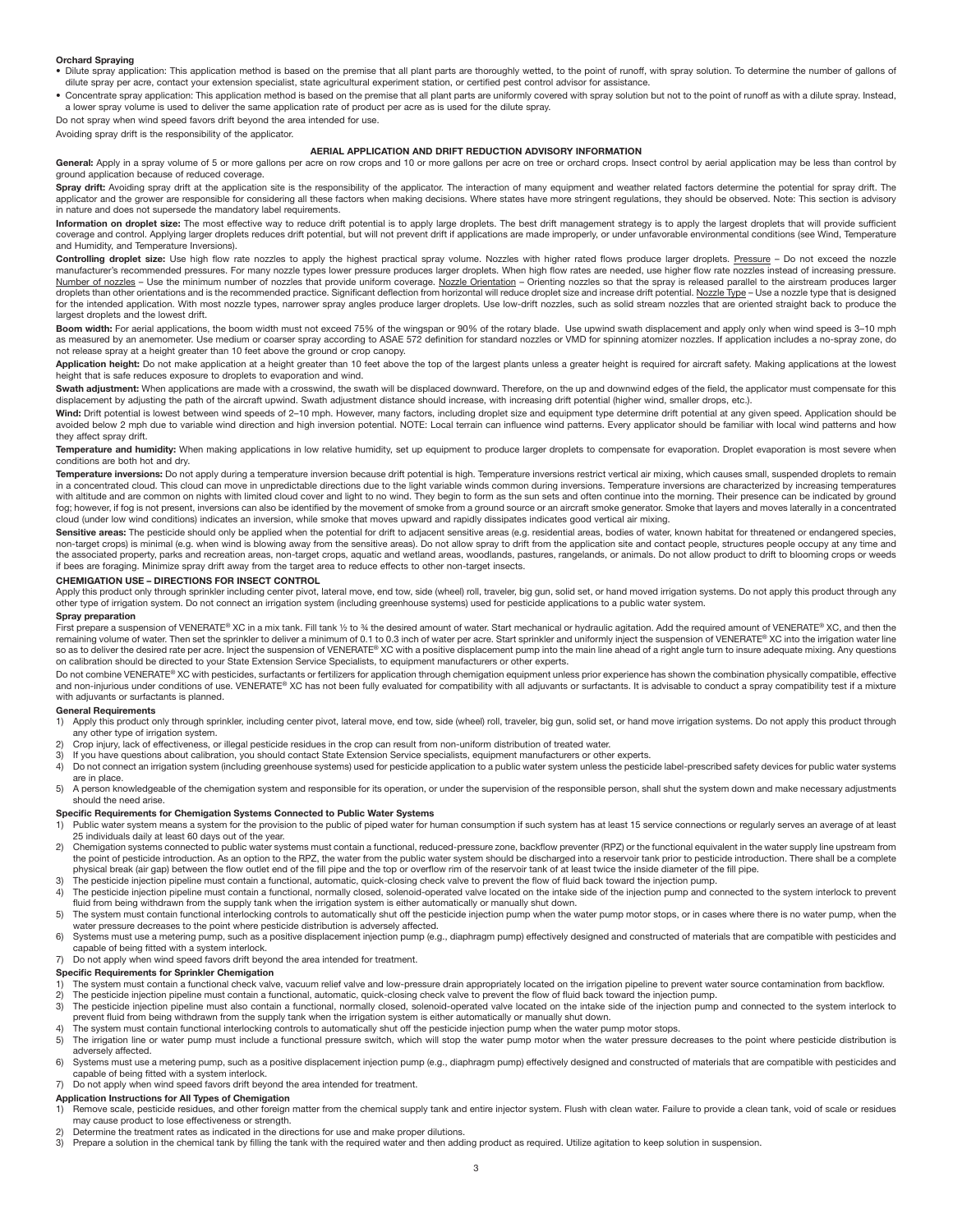**FOR USE ON THE FOLLOWING CROPS FOR CONTROL OR SUPPRESSION OF INSECTS AND MITES:**

#### **Pre-harvest Interval (PHI) = 0 days**

**Asparagus**

**1–4 quarts VENERATE® XC per acre**

#### Armyworms **1–4 quarts VENERATE® XC per acre (Suppression)**

**A**phids

Stink bugs - tank-mix with a contact insecticide for improved control.

#### **Bananas**

**2–4 quarts VENERATE® XC per acre**

#### Banana skipper, Banana rust thrips, Hawaiian flower thrips

**2-4 quarts VENERATE® XC per acre (Suppression)**

#### Stink bugs - tank-mix with a contact insecticide for improved control.

**Bulbs** 

#### **Leek, Garlic, and Onion (bulb and green)**

**1–4 quarts VENERATE® XC per acre**

Armyworms, Cross-striped cabbage worm, Cutworm, Diamondback moth, Green cloverworm, *Heliothis*, Hornworm, Imported cabbageworm, Loopers, Omnivorous leafrollers, Saltmarsh caterpillar, Webworm

#### **2–4 quarts VENERATE® XC per acre (Suppression)**

Aphids Thrips **Bushberries** 

#### **Blueberry, High Bush Blueberry, Currant, Gooseberry, Huckleberry, Elderberry, Juneberry, Lingonberry, Salal**

#### **1–2 quarts VENERATE® XC per acre**

Armyworms, Cherry fruitworm, Cranberry fruitworm, Fireworms, Leafrollers, Loopers,

#### **Plum Curculio**

For Plum curculio, begin applications when adults are active and prior to start of oviposition. Repeat applications on a 4-7 day interval until adults are no longer active and developing fruit is no longer susceptible to damage. Rotation or tank-mixing with other insecticides labeled for plum curculio is recommended.

#### **2–4 quarts VENERATE® XC per acre (suppression)**

Aphids, Blueberry blossom weevil, Thrips

Spotted wing drosophila – begin applications as soon as adult flies are active and continue until adult activity is no longer present. Use of VENERATE® XC for control of spotted wing drosophila should be part of an integrated management program that includes tank-mixes and rotation with other products labeled for control of spotted wing drosophila. During periods of adult fly activity, make applications at no more than a 7-day interval and more frequently if necessary to maintain control.

Stink bugs – tank-mix with a contact insecticide for improved control.

#### **Caneberries**

#### **Blackberry, Loganberry, Red and Black Raspberry, and Cultivars and/or hybrids of these**

**1–2 quarts VENERATE® XC per acre**

#### Armyworms, Green fruitworm, Leafrollers, Loopers, Western raspberry fruitworm

**1–4 quarts VENERATE® XC per acre (Suppression)**

#### Aphids, Thrips

**Spotted wing drosophila and Fruit flies**

Spotted wing drosophila and Fruit flies – begin applications as soon as adult flies are active and continue until adult activity is no longer present. Use of VENERATE® XC for control of spotted wing drosophila should be part of an integrated management program that includes tank-mixes and rotation with other products labeled for control of spotted wing drosophila. During periods of adult fly activity, make applications at no more than a 7-day interval and more frequently if necessary to maintain control.

Stink bugs – tank-mix with a contact insecticide for improved control

#### **Cereal Grains**

**Barley, Buckwheat, Grain Amaranth, Milo, Oats, Pearl Millet, Proso Millet, Rye, Sorghum, Triticale, Wheat**

#### **1–4 quarts VENERATE® XC per acre**

Armyworms, Corn earworm (Headworm), Southwestern corn borer, Web worms

**1–4 quarts VENERATE® XC per acre (Suppression)**

#### Aphids (including Greenbug), Chinch bugs, Mites, Thrips,

**Citrus**

#### **Grapefruit, Lemons, Limes, Oranges, Tangerines**

**2–4 quarts VENERATE® XC per acre**

Asian citrus psyllid, Citrus cutworm, Citrus leafminer, Citrus rust mite, Fruittree leafroller, Orangedog

#### **2–4 quarts VENERATE® XC per acre (Suppression)**

Aphids, Citrus red mite, Citrus thrips, Florida red scale, Mealybugs, Texas citrus mite, Twospotted spider mite, Six-spotted mite

Stink bugs – tank-mix with a contact insecticide for improved control.

#### **Cranberry**

#### **1–4 quarts VENERATE® XC per acre**

Armyworms, Cranberry fruitworm, Fireworms, Leafrollers, Loopers, Spanworms, Sparganothis fruitworm

**1–4 quarts VENERATE® XC per acre (Suppression)** Aphids, Cranberry blossom weevil, Mites, Thrips

#### **Stink Bugs**

Stink bugs – tank-mix with a contact insecticide for improved control.

#### **Cole Crops**

**Broccoli, Broccoli Raab, Brussel Sprouts, Cabbage, Chinese Broccoli, Chinese Cabbage (Bok Choy), Chinese Cabbage (Napa), Chinese Mustard Cabbage (Gai Choy), Cauliflower, Cavalo, Collards, Kale, Kohlrabi, Mizuna, Mustard Greens, Mustard Spinach, Rape Greens, Turnip Greens** 

**1–4 quarts VENERATE® XC per acre**

Armyworms, Cabbage looper, Cabbage webworm, Diamondback moth, Imported cabbageworm

#### **2–4 quarts VENERATE® XC per acre (suppression)**

Aphids, Billbugs, Leafhoppers, mites, Swede midge, Thrips, Whiteflies

Stink bugs – tank-mix with a contact insecticide for improved control.

#### **Corn (Field Corn, Sweet Corn, Popcorn and Corn Grown for Seed)**

**1–4 quarts VENERATE® XC per acre**

Armyworm, Corn earworm, European corn borer, Southwestern corn borer, Western bean cutworm

#### **2–4 quarts VENERATE® XC per acre (Suppression)**

Corn leaf aphid, Leafhoppers, Mites

Stink bugs – tank-mix with a contact insecticide for improved control.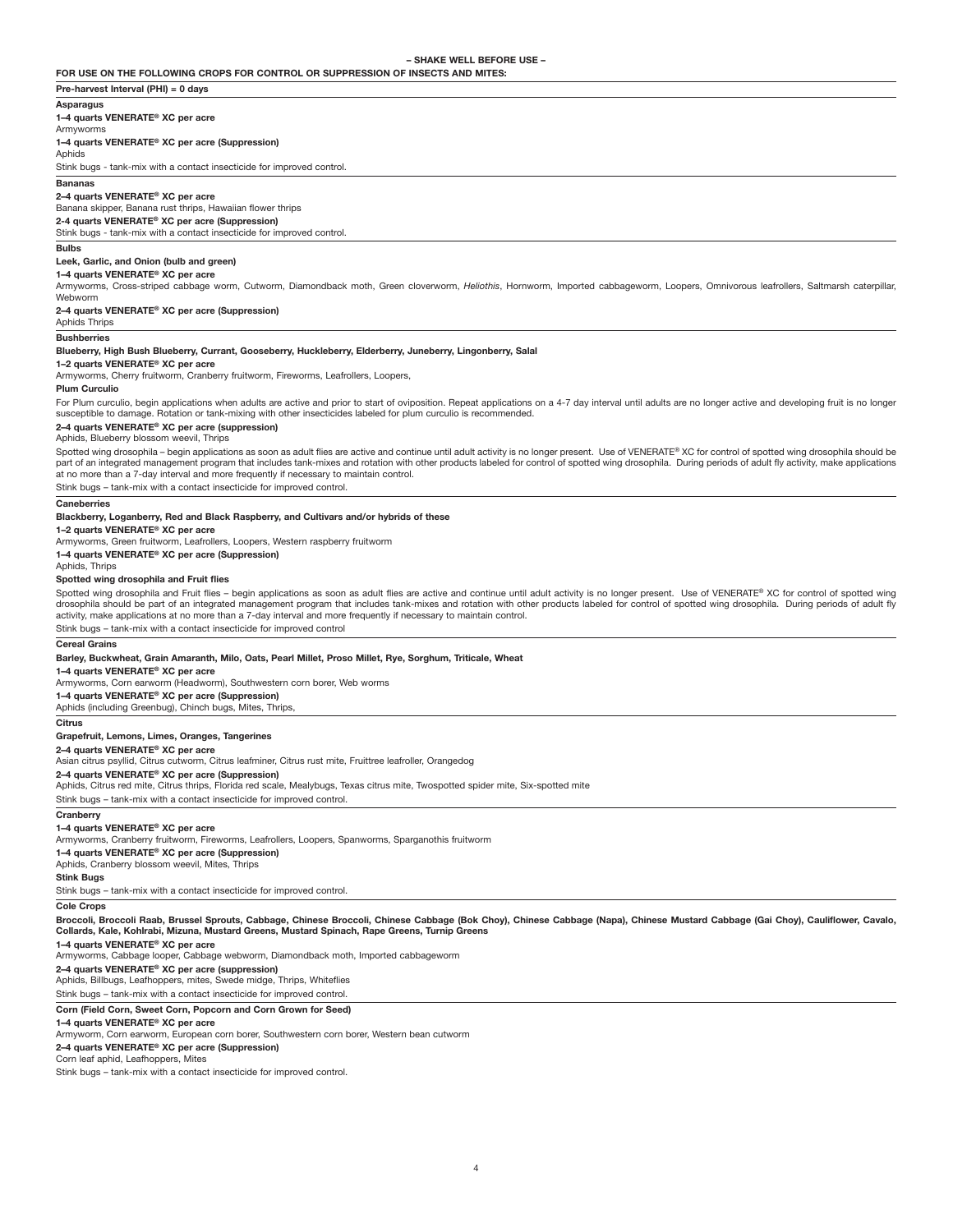#### **1–4 quarts VENERATE® XC per acre** Armyworms, Cotton bollworm, European corn borer, Loopers (Soybean and Cabbage), Saltmarsh caterpillar, Tobacco budworm **2–4 quarts VENERATE® XC per acre (Suppression)** Cotton aphid, Leafhoppers, Mites, Thrips Stink bugs – tank-mix with a contact insecticide for improved control. **Cucurbit Vegetables Cucumber, Edible Gourds, Muskmelon (Cantaloupe, Muskmelon, etc.) Pumpkin, Watermelon, Winter and Summer Squash 1–4 quarts VENERATE® XC per acre** Armyworm, Cabbage looper, Melonworm, Pickleworm, Rindworm complex **1–4 quarts VENERATE® XC per acre (Suppression)** Aphids, Mites, Silverleaf whitefly, Thrips, Whiteflies Stink bugs – tank-mix with a contact insecticide for improved control. **Fig 1–4 quarts VENERATE® XC per acre** Navel orangeworm **2–4 quarts VENERATE® XC per acre (Suppression)** Aphids, Thrips **Spotted wing drosophila** at no more than a 7-day interval and more frequently if necessary to maintain control. Stink bugs – tank-mix with a contact insecticide for improved control. **Flowers, Bedding Plants and Ornamentals 1-4 quarts of VENERATE XC per acre or 1-4 quarts of VENERATE XC per 100 gallons of water** Armyworms, Azalea caterpillar, Diamondback moth, Ello moth, Lo moth, Loopers, Oleander moth, Omnivorous leafroller, Omnivorous looper, Tobacco budworm **2-4 quarts of VENERATE XC per acre or 2-4 quarts of VENERATE XC per 100 gallons of water** Aphids, Azalea lace bug, Lygus, Mites, Thrips, Whiteflies **Fruiting Vegetables Eggplant, Ground Cherry, Okra, Pepino, Pepper, Tomato, Tomatillo 1–4 quarts VENERATE® XC per acre** Armyworms, European corn borer, Hornworm, Loopers, Saltmarsh caterpillar, Thrips Tomato fruitworm, Tomato pinworm, variegated cutworm **2–4 quarts VENERATE® XC per acre (Suppression)** Aphids, Mites, Psyllids, Whiteflies **Grape 1–2 quarts VENERATE® XC per acre** Grape berry moth, Grape leafroller, Grape leaf skeletonizer, Leafhopper, Oblique banded leafroller, Omnivorous leafroller, Orange tortrix **2–4 quarts VENERATE® XC per acre (suppression)** Mealybug, Pacific spider mite, Thrips, Twospotted Spider Mite, Whiteflies, Willamette Spider Mite **Stink Bugs** Stink bugs – tank-mix with a contact insecticide for improved control.

**Tansy, Tarragon, Thyme, Wintergreen, Woodruff and Wormwood 1–4 quarts VENERATE® XC per acre** Armyworm, Loopers, Saltmarsh caterpillar **2–4 quarts VENERATE® XC per acre (Suppression)** Aphids, Mites, Thrips, Whiteflies **Hops and Dried Cones 1–4 quarts VENERATE® XC per acre** Armyworm, Loopers **2–4 quarts VENERATE® XC per acre (Suppression)** Aphids, Mites, Thrips, Whiteflies **Leafy Vegetables and Leaves of Root and Tuber and Legume Vegetables Arugula, Beets, Celery, Chervil, Cilantro, Corn Salad, Cress, Dandelion, Dock, Edible Chrysanthemum, Endive, Fennel, Garden Peas, Head Lettuce, Leaf lettuce, Parsley, Purslane, radicchio, Rhubarb, Spinach, Swiss Chard, Turnip Greens and Watercress 1–4 quarts VENERATE® XC per acre** Armyworms, Cabbage Looper, Diamondback moth **2–4 quarts VENERATE® XC per acre (Suppression)** Aphids, Mites, Psyllids, Thrips, Whiteflies Stink bugs – tank-mix with a contact insecticide for improved control. **Oil Crops Canola, Castor, Flax, Jojoba, Rapeseed, Safflower, Sesame, Sunflower (including sunflower grown for seed) 1–4 quarts VENERATE® XC per acre** Armyworm, Diamondback moth, Headworm, *Heliothis*, Looper, Saltmarsh caterpillar **2–4 quarts VENERATE® XC per acre (Suppression)** Aphids, Mites, Thrips, Whiteflies **Pineapple 2–4 quarts VENERATE® XC per acre** Gummosos-Batracheda comosae (Hodges), Thecia-thecia basilides (Geyr) **Pome Fruit Apples, Crabapples, Loquat, Mayhaw, Pears, and Quince 2–4 quarts VENERATE® XC per acre** Pear psylla, San jose scale Stink bugs and plum curculio – tank-mix with a contact insecticide for improved control. **Pomegranate**

#### **2–4 quarts VENERATE® XC per acre**

Armyworm, Cankerworm, Codling moth, Cutworm, Filbert leafroller, Fruittree leafroller, Gypsy moth, Oblique banded leafroller, Oriental fruit moth, Redbanded leafroller, Tufted apple budmoth, Twig borer, Variegated leafroller, Walnut caterpillar

**2–4 quarts VENERATE® XC per acre (Suppression)**

European red mite, McDaniel spider mite, Pacific spider mite, Twospotted red mite Stink bugs – tank-mix with a contact insecticide for improved control.

#### **Cotton**

Spotted wing drosophila – begin applications as soon as adult flies are active and continue until adult activity is no longer present. Use of VENERATE® XC for control of spotted wing drosophila should be part of an integrated management program that includes tank-mixes and rotation with other products labeled for control of spotted wing drosophila. During periods of adult fly activity, make applications

Lygus, Pepper weevil, Plant bugs, Stink bugs – tank-mix with a contact insecticide for improved control. Use pheromone traps to time applications for control of pepper weevil.

**Herbs, Spices and Mints (Outdoor or enclosed, including those grown as bedding plants) Angelica, Balm, Basil, Borage, Burnet, Chamomile, Catnip, Chervil, Chive, Clary, Coriander, Costmary, Cilantro, Curry, Dillweed, Horehound, Hyssop, Lavender, Lemongrass, Lovage, Marjoram, Nasturtium, Parsley (dried), Peppermint, Rosemary, Sage, Savory (Summer and Winter), Sweet Bay,**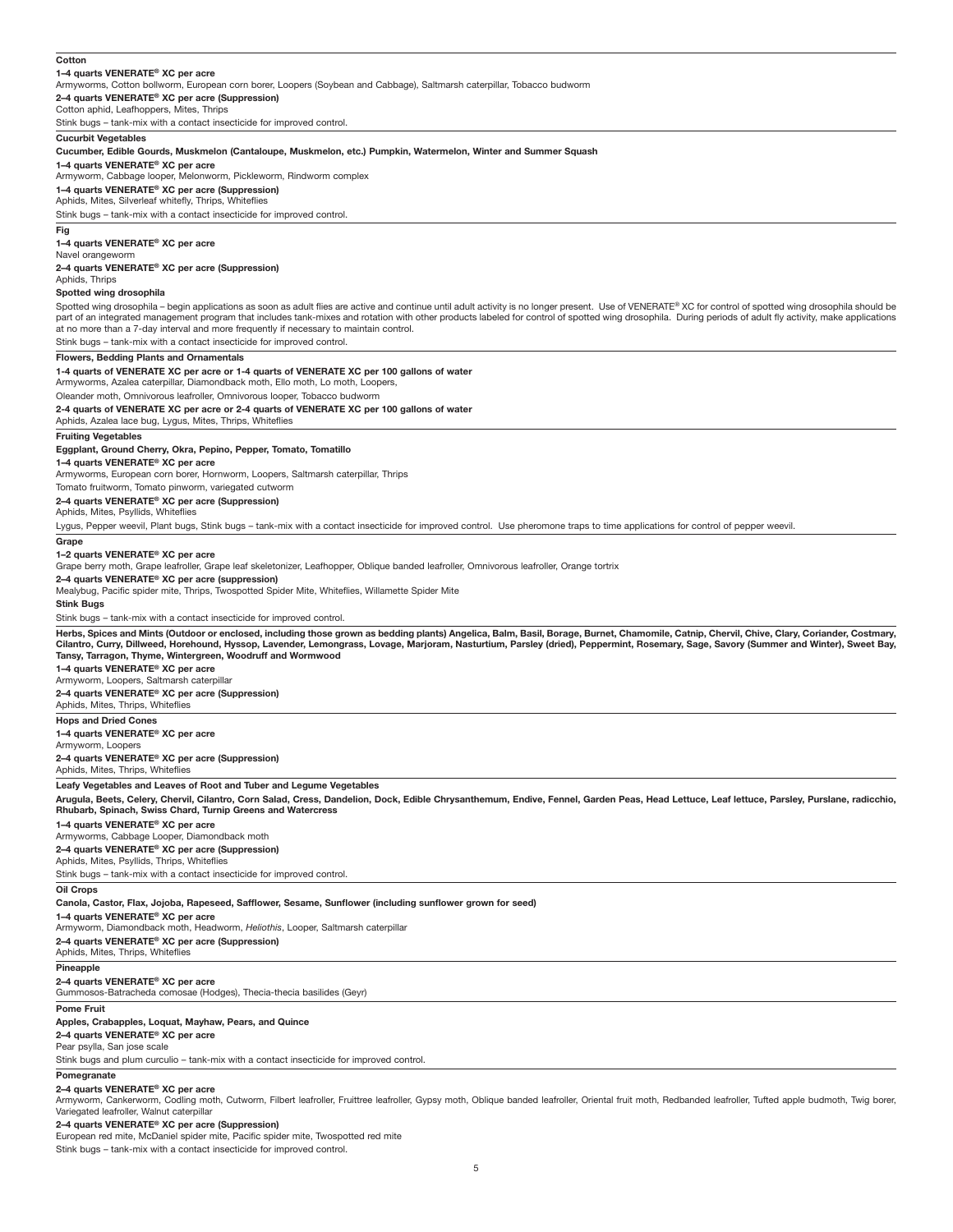#### **Potatoes and Tuberous and Corm Vegetables**

**Artichoke, Cassava, Chayote Root, Chinese Artichoke, Garden Beet, Ginger, Jerusalem Artichoke, Potato, Sugar Beet, Sweet Potatoes, Turmeric and Yams** 

#### **1–4 quarts VENERATE® XC per acre**

Aphids, Armyworms, Artichoke plume moth, European corn borer, Loopers, Potato aphid, Psyllids, Whiteflies

**2–4 quarts VENERATE® XC per acre (Suppression)**

### Potato leafhopper

**Root Vegetables** 

**Black Salsify, Carrot, Celeriac, Chicory, Edible Burdock, Ginseng, Horseradish, Parsnip, Radish, Oriental Radish, Rutabaga, Salsify, Skirret, Spanish Salsify, Turnip, Turnip-rooted Chervil, and Turnip Rooted Parsley**

#### **1–4 quarts VENERATE® XC per acre**

Armyworms, European corn borer, Loopers

**1–4 quarts VENERATE® XC per acre (Suppression)**

### Aphids, Mites, Thrips, Whiteflies

#### **Shade and Ornamental Trees and Forests**

**1–4 quarts VENERATE® XC per acre**

Bagworm, Blackheaded budworm, California oakworm, Douglas fir tussock moth, Elm spanworm, Fall webworm, Fruittree leafroller, Greenstriped mapleworm, Gypsy moth, Hemlock looper, Jack pine budworm, Mimosa webworm, Pine butterfly, Pine tip moth, Redhumped caterpillar, Saddle prominent caterpillar, Saddleback caterpillar, Spruce budworm, Tent caterpillar, Western tussock moth

#### **2–4 quarts VENERATE® XC per acre**

Aphids, Lace bugs, Mites, Whiteflies

#### **2-4 quarts VENERATE® XC per acre (Suppression)**

Black vine weevil, Stink bugs Tank mix or rotate with contact insecticide for improved stink bug control.

**Soybean**

#### **2–4 quarts VENERATE® XC per acre**

Armyworm, Cabbage looper, Corn earworm, Green cloverworm, Loopers, Podworm, Soybean looper, Veletbean caterpillar

**1–4 quarts VENERATE® XC per acre (Suppression)**

#### Aphids, Potato leafhopper, Mites, Soybean aphid, Thrips, Whiteflies

Kudzu bug – tank mix with contact insecticide for improved control

#### **Stone Fruits**

**Apricots, Cherry, Nectarine, Peach, Plum, Prune** 

#### **1–4 quarts VENERATE® XC per acre**

Green fruitworm, Leafrollers (including oblique-banded, fruit tree, pandemic, redbanded, variegated), Oriental fruit moth, Peach twig borer, Redhumped caterpillar, Tent caterpillar Application timing: optimal timing for peach twig borer and leafrollers can vary between species and geographic locations. Monitor moth flights with pheromone traps and scout regularly to determine larval populations. Use a 7-10 day re-treatment schedule to maintain control if the crop is growing rapidly or if there is heavy pest pressure. Use a 3-4 day re-treatment schedule at flowering.

#### **2–4 quarts VENERATE® XC per acre (Suppression)**

Aphids, Mealybugs, Mites, Thrips, Whiteflies

Plum curculio – tank mix with a contact insecticide for improved control.

#### **Strawberry**

**1–4 quarts VENERATE® XC per acre**

#### Armyworms, Leafrollers, Thrips

**2–4 quarts VENERATE® XC per acre (Suppression)**

#### Aphids, Mites, Whiteflies

#### **Spotted wing drosophila and Fruit flies**

Spotted wing drosophila and Fruit flies - begin applications as soon as adult flies are active and continue until adult activity is no longer present. Use of VENERATE® XC for control of spotted wing drosophila should be part of an integrated management program that includes tank-mixes and rotation with other products labeled for control of spotted wing drosophila. During periods of adult fly activity, make applications at no more than a 7-day interval and more frequently if necessary to maintain control. Stink bugs, Plant bugs and Lygus – tank-mix with a contact insecticide for improved control.

**Tobacco**

**1–4 quarts VENERATE® XC per acre**

#### Hormworm, Looper, Tobacco budworm

**2–4 quarts VENERATE® XC per acre (Suppression)**

#### Aphids, Mites, Thrips, Whiteflies

**Tree Farms and Plantations**

#### **Conifers, including Christmas Trees and Deciduous Trees**

**2–4 quarts VENERATE® XC per acre**

Bagworm, Fall webworm, Gypsy moth, Hemlock looper, Jackpine budworm, Pine tip moth, Redhuped caterpillar, Spruce budworm, Tent caterpillar, Tussock moths

#### **Tree Fruits**

**Acerola, Atemoya, Avocado, Biriba, Black Sapote, Canistel, Cherimoya, Custard Apple, Fejjoa, Guava, Ilama, Jaboticaba, Kiwi, Longan, Lychee, Mamey Sapote, Mango, Papaya, Passionfruit, Pulasan, Rambutan, Sapodilla, Soursop, Spanish lime, Star Apple, Starfruit, Sugar Apple, Ti Palm Leaves, Wax Jambu (Wax Apple), White Sapote**

#### **1–4 quarts VENERATE® XC per acre**

Avocado leafroller, Citrus peelminer, Cutworms, Fruit tree leafroller, Omnivores leafroller, Orange tortrix, Western tussock moth

**2–4 quarts VENERATE® XC per acre (Suppression)**

#### Aphids, Mites, Thrips, Whiteflies

#### **Tree Nuts**

**Almond, Cashew, Chestnut, Filbert (Hazelnut), Macadamia, Pecan, Pistachio, Walnut**

#### **2–4 quarts VENERATE® XC per acre**

Fall webworm, Filbert worm, Hickory shuckworm, Naval orange worm, Oblique banded leafroller, Peach twig borer, Pecan nut casebearer, Redhumped caterpillar

**2–4 quarts VENERATE® XC per acre (Suppression)**

Aphids, Mealybugs, Whiteflies